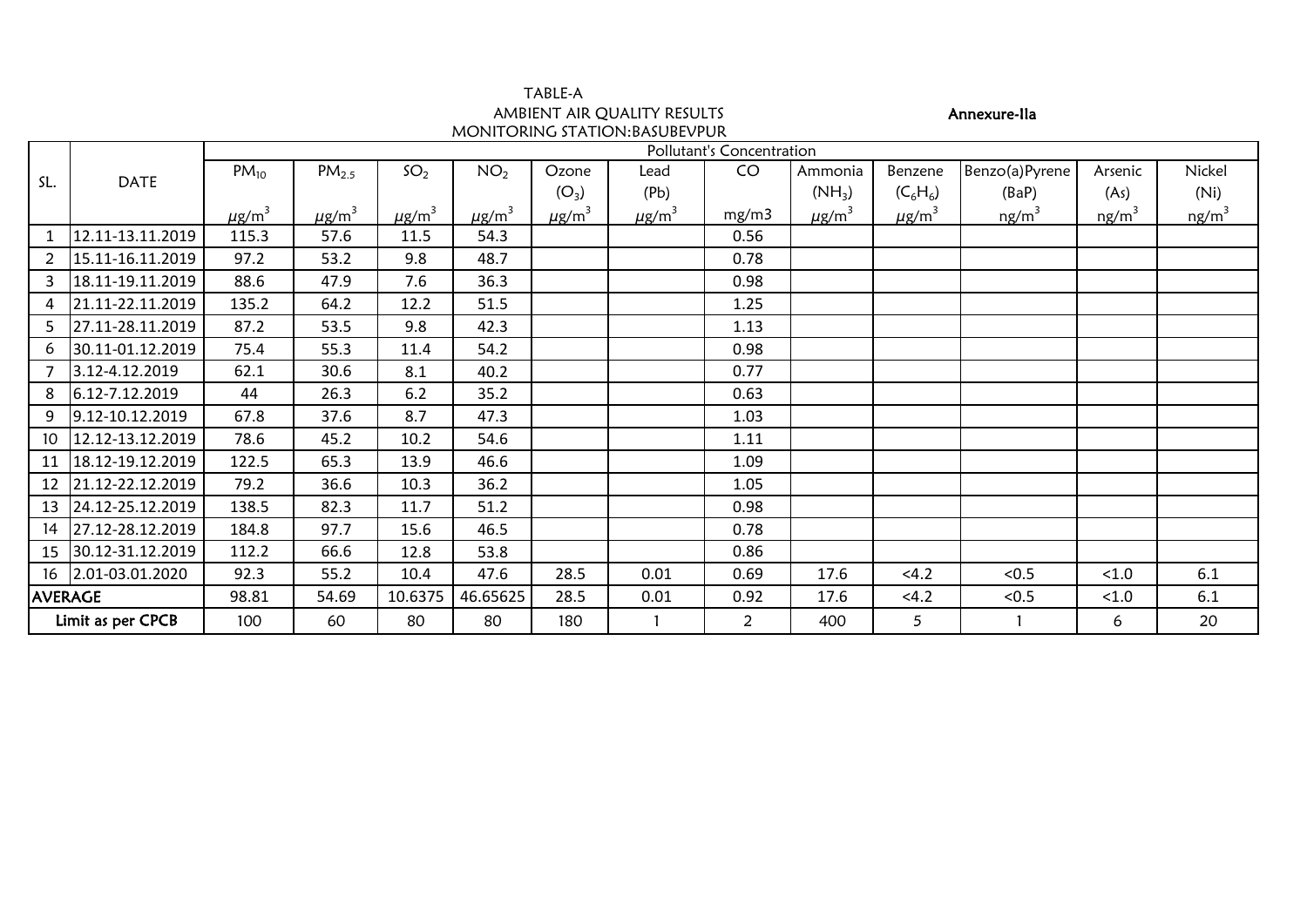AMBIENT AIR QUALITY RESULTS TABLE-B MONITORING STATION: KUMARCHAK

|                   |                     | Pollutant's Concentration |                        |                        |                        |                        |                        |       |                        |                        |                |                   |          |  |
|-------------------|---------------------|---------------------------|------------------------|------------------------|------------------------|------------------------|------------------------|-------|------------------------|------------------------|----------------|-------------------|----------|--|
| SL.               | <b>DATE</b>         | $PM_{10}$                 | $PM_{2.5}$             | SO <sub>2</sub>        | NO <sub>2</sub>        | Ozone                  | Lead                   | CO    | Ammonia                | Benzene                | Benzo(a)Pyrene | Arsenic           | Nickel   |  |
|                   |                     |                           |                        |                        |                        | $(O_3)$                | (Pb)                   |       | $(NH_3)$               | $(C_6H_6)$             | (BaP)          | (As)              | (Ni)     |  |
|                   |                     | $\mu$ g/m <sup>3</sup>    | $\mu$ g/m <sup>3</sup> | $\mu$ g/m <sup>3</sup> | $\mu$ g/m <sup>3</sup> | $\mu$ g/m <sup>3</sup> | $\mu$ g/m <sup>3</sup> | mg/m3 | $\mu$ g/m <sup>3</sup> | $\mu$ g/m <sup>3</sup> | $ng/m^3$       | ng/m <sup>3</sup> | $ng/m^3$ |  |
|                   | 11.11-12.112019     | 112.3                     | 54.7                   | 10.5                   | 57.4                   |                        |                        | 0.60  |                        |                        |                |                   |          |  |
| 2                 | 14.11-15.11.2019    | 93.7                      | 43.6                   | 8.6                    | 43.2                   |                        |                        | 0.85  |                        |                        |                |                   |          |  |
| $\overline{3}$    | 20.11-21.112019     | 75.6                      | 44.3                   | 7.2                    | 40.2                   |                        |                        | 0.96  |                        |                        |                |                   |          |  |
| 4                 | 23.11-24.11.2019    | 82.5                      | 41.6                   | 9.7                    | 36.6                   |                        |                        | 1.01  |                        |                        |                |                   |          |  |
| 5                 | 26.11-27.11.2019    | 85.6                      | 45.3                   | 9.5                    | 42.7                   |                        |                        | 0.56  |                        |                        |                |                   |          |  |
| 6                 | 29.11-30.11.2019    | 98.3                      | 57.4                   | 11.2                   | 56.3                   |                        |                        | 1.03  |                        |                        |                |                   |          |  |
| $\overline{7}$    | 02.12-03.12.2019    | 50.2                      | 32.5                   | 8.2                    | 36.2                   |                        |                        | 0.78  |                        |                        |                |                   |          |  |
| 8                 | 05.12-06.12.2019    | 69.4                      | 37.2                   | 9.2                    | 39.2                   |                        |                        | 0.95  |                        |                        |                |                   |          |  |
| 9                 | 11.12-13.12.2019    | 91.3                      | 51.2                   | 9.6                    | 47.4                   |                        |                        | 0.87  |                        |                        |                |                   |          |  |
| 10 <sup>°</sup>   | 14.12-15.12.2019    | 128.6                     | 72.5                   | 11.3                   | 55.7                   |                        |                        | 0.58  |                        |                        |                |                   |          |  |
| 11                | 17.12-18.12.2019    | 92.4                      | 55.4                   | 10.4                   | 41.2                   |                        |                        | 0.45  |                        |                        |                |                   |          |  |
| 12                | 20.12-21.12.2019    | 113.3                     | 58.1                   | 9.2                    | 37.1                   |                        |                        | 0.65  |                        |                        |                |                   |          |  |
| 13                | 23.12-24.12.2019    | 127.6                     | 75.8                   | 12.5                   | 53.4                   |                        |                        | 0.57  |                        |                        |                |                   |          |  |
| 14                | 26.12-27.12.2019    | 98.2                      | 57.6                   | 10.3                   | 42.5                   |                        |                        | 0.78  |                        |                        |                |                   |          |  |
| 15                | 01.01-02.01.2020    | 122.3                     | 72.4                   | 12.8                   | 51.5                   |                        |                        | 0.87  |                        |                        |                |                   |          |  |
|                   | 16 04.01-05.01.2020 | 97.7                      | 57.2                   | 9.4                    | 45.2                   | 38.2                   | 0.01                   | 1.03  | 21.3                   | <4.2                   | < 0.5          | < 1.0             | 5.9      |  |
| <b>AVERAGE</b>    |                     | 96.19                     | 53.55                  | 9.98                   | 45.36                  | 38.2                   | 0.01                   | 0.78  | 21.3                   | <4.2                   | < 0.5          | < 1.0             | 5.9      |  |
| Limit as per CPCB |                     | 100                       | 60                     | 80                     | 80                     | 180                    |                        | 2     | 400                    | 5                      |                | 6                 | 20       |  |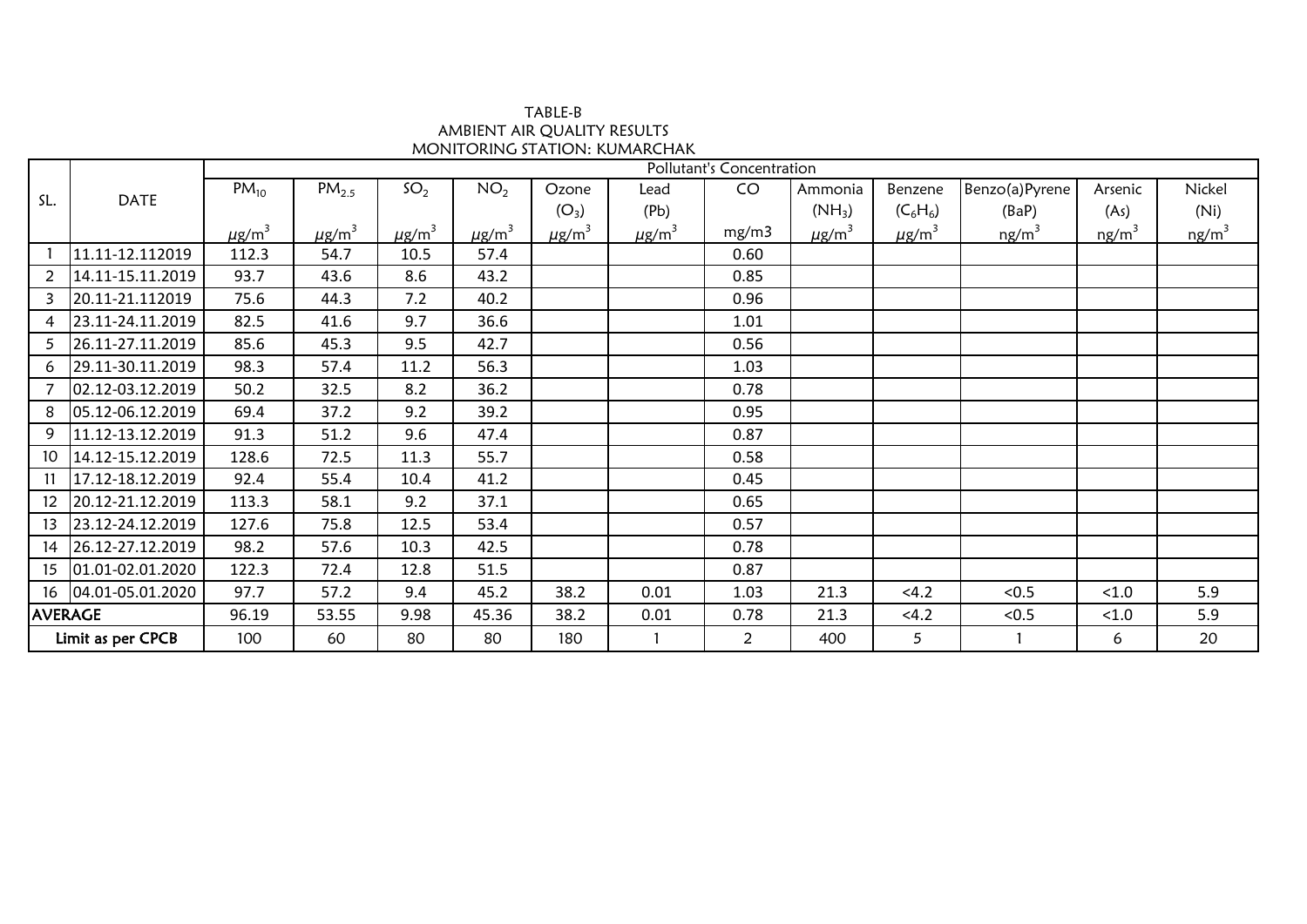| TABLE-C                                           |
|---------------------------------------------------|
| AMBIENT AIR OUALITY RESULTS                       |
| MONITORING STATION:FACTORY MAIN GATE (MCPI PLANT) |

|                   | <b>DATE</b>            | Pollutant's Concentration |                        |                        |                        |                        |                        |                |                        |                        |                |          |                   |  |
|-------------------|------------------------|---------------------------|------------------------|------------------------|------------------------|------------------------|------------------------|----------------|------------------------|------------------------|----------------|----------|-------------------|--|
| SL.               |                        | $PM_{10}$                 | PM <sub>2.5</sub>      | SO <sub>2</sub>        | NO <sub>2</sub>        | Ozone                  | Lead                   | CO             | Ammonia                | Benzene                | Benzo(a)Pyrene | Arsenic  | Nickel            |  |
|                   |                        |                           |                        |                        |                        | $(O_3)$                | (Pb)                   |                | $(NH_3)$               | $(C_6H_6)$             | (BaP)          | (As)     | (Ni)              |  |
|                   |                        | $\mu$ g/m <sup>3</sup>    | $\mu$ g/m <sup>3</sup> | $\mu$ g/m <sup>3</sup> | $\mu$ g/m <sup>3</sup> | $\mu$ g/m <sup>3</sup> | $\mu$ g/m <sup>3</sup> | mg/m3          | $\mu$ g/m <sup>3</sup> | $\mu$ g/m <sup>3</sup> | $ng/m^3$       | $ng/m^3$ | ng/m <sup>3</sup> |  |
|                   | 11.11-12.11.2019       | 116.50                    | 55.3                   | 11.2                   | 52.3                   |                        |                        | 1.02           |                        |                        |                |          |                   |  |
| $\overline{2}$    | 14.11-15.11.2019       | 95.10                     | 51.3                   | 9.6                    | 48.7                   |                        |                        | 0.86           |                        |                        |                |          |                   |  |
| 3 <sup>1</sup>    | 20.11-21.112019        | 72.30                     | 35.6                   | 12.2                   | 39.6                   |                        |                        | 1.45           |                        |                        |                |          |                   |  |
| 4                 | 23.11-24.11.2019       | 98.60                     | 56.4                   | 9.3                    | 41.5                   |                        |                        | 1.35           |                        |                        |                |          |                   |  |
| 5                 | 26.11-27.11.2019       | 88.40                     | 36.6                   | 12.6                   | 58.4                   |                        |                        | 1.09           |                        |                        |                |          |                   |  |
|                   | 6 29.11-30.11.2019     | 97.50                     | 59.6                   | 15.4                   | 63.7                   |                        |                        | 0.98           |                        |                        |                |          |                   |  |
|                   | 02.12-03.12.2019       | 77.70                     | 32.4                   | 10.6                   | 34.6                   |                        |                        | 0.68           |                        |                        |                |          |                   |  |
| 8                 | $ 05.12 - 06.12.2019 $ | 75.40                     | 44.0                   | 10.3                   | 40.1                   |                        |                        | 1.22           |                        |                        |                |          |                   |  |
| 9                 | 11.12-12.12.2019       | 98.70                     | 53.4                   | 11.7                   | 52.3                   |                        |                        | 1.26           |                        |                        |                |          |                   |  |
|                   | 10 14.12-15.12.2019    | 116.20                    | 57.9                   | 14.3                   | 61.7                   |                        |                        | 1.11           |                        |                        |                |          |                   |  |
|                   | 11 17.12-18.12.2019    | 126.10                    | 59.6                   | 10.2                   | 45.5                   |                        |                        | 1.02           |                        |                        |                |          |                   |  |
| 12 <sup>12</sup>  | 20.12-21.12.2019       | 75.60                     | 40.2                   | 12.2                   | 54.1                   |                        |                        | 1.31           |                        |                        |                |          |                   |  |
|                   | 13 23.12-24.12.2019    | 120.20                    | 62.6                   | 16.7                   | 63.8                   |                        |                        | 1.26           |                        |                        |                |          |                   |  |
|                   | 14 26.12-27.12.2019    | 97.20                     | 52.3                   | 12.5                   | 56.4                   |                        |                        | 0.78           |                        |                        |                |          |                   |  |
|                   | 15 01.01-02.01.2020    | 86.80                     | 48.2                   | 18.6                   | 68.7                   |                        |                        | 0.97           |                        |                        |                |          |                   |  |
|                   | 16 05.12-06.12.2020    | 137.60                    | 73.5                   | 14.7                   | 52.6                   | 41.8                   | 0.04                   | 0.83           | 26.3                   | < 4.2                  | < 0.5          | < 1.0    | 11.5              |  |
| <b>AVERAGE</b>    |                        | 98.74                     | 51.18                  | 12.63                  | 52.13                  | 41.8                   | 0.04                   | 1.07           | 26.3                   | < 4.2                  | < 0.5          | < 1.0    | 11.5              |  |
| Limit as per CPCB |                        | 100                       | 60                     | 80                     | 80                     | 180                    |                        | $\overline{2}$ | 400                    | 5                      |                | 6        | 20                |  |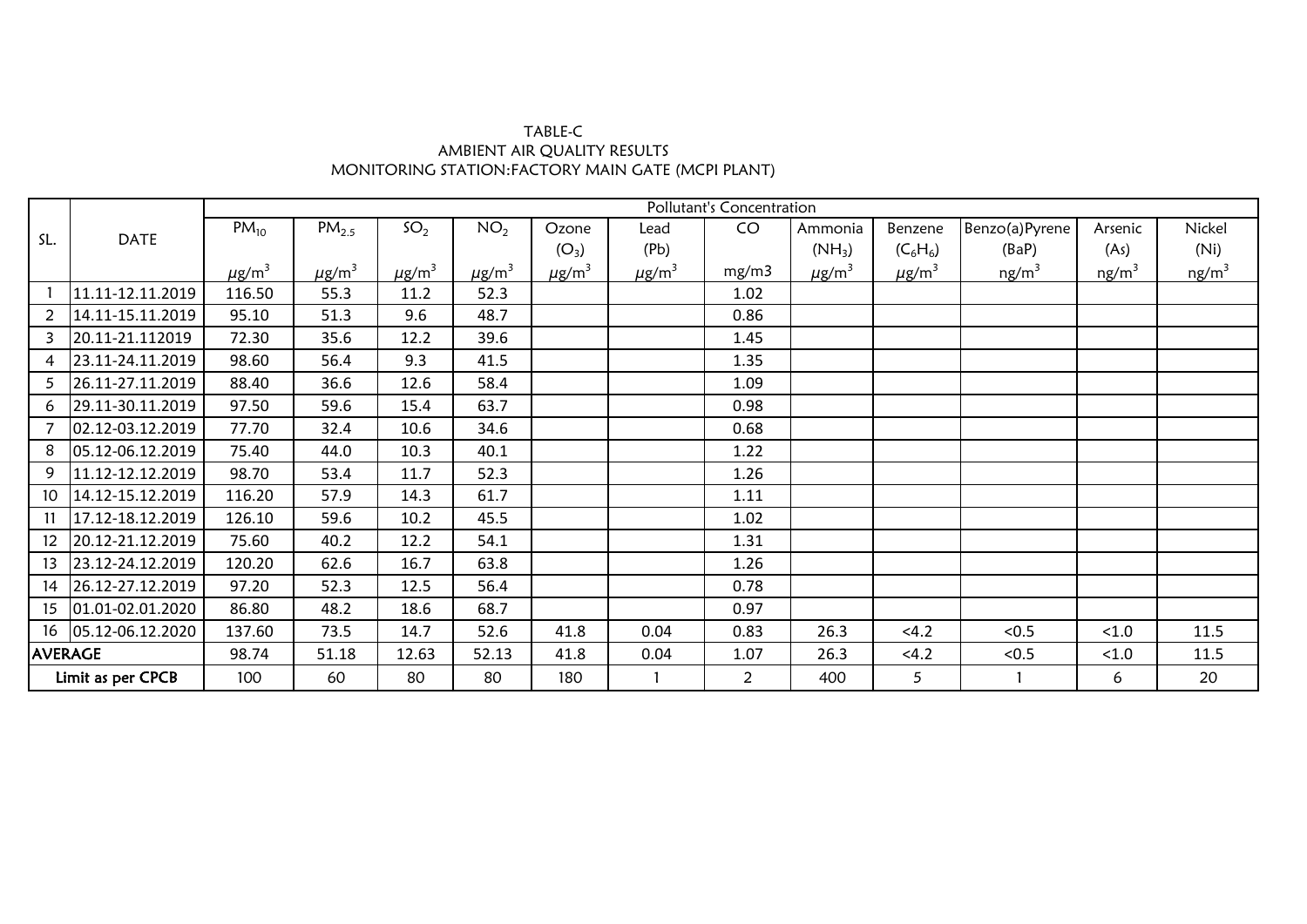## TABLE-D AMBIENT AIR QUALITY RESULTS MONITORING STATION:RAMNAGAR

|                   |                    | Pollutant's Concentration |                        |                        |                        |                        |                        |       |                        |                        |                   |                   |                   |
|-------------------|--------------------|---------------------------|------------------------|------------------------|------------------------|------------------------|------------------------|-------|------------------------|------------------------|-------------------|-------------------|-------------------|
| SL.               | <b>DATE</b>        | $PM_{10}$                 | $PM_{2.5}$             | SO <sub>2</sub>        | NO <sub>2</sub>        | Ozone                  | Lead                   | CO    | Ammonia                | Benzene                | Benzo(a)Pyrene    | Arsenic           | Nickel            |
|                   |                    |                           |                        |                        |                        | $(O_3)$                | (Pb)                   |       | $(NH_3)$               | $(C_6H_6)$             | (BaP)             | (As)              | (Ni)              |
|                   |                    | $\mu$ g/m <sup>3</sup>    | $\mu$ g/m <sup>3</sup> | $\mu$ g/m <sup>3</sup> | $\mu$ g/m <sup>3</sup> | $\mu$ g/m <sup>3</sup> | $\mu$ g/m <sup>3</sup> | mg/m3 | $\mu$ g/m <sup>3</sup> | $\mu$ g/m <sup>3</sup> | ng/m <sup>3</sup> | ng/m <sup>3</sup> | ng/m <sup>3</sup> |
|                   | 13.11-14.11.2019   | 84.50                     | 56.80                  | 9.80                   | 45.3                   |                        |                        | 0.78  |                        |                        |                   |                   |                   |
| $\overline{2}$    | 16.11-17.11.2019   | 72.60                     | 40.50                  | 8.70                   | 37.5                   |                        |                        | 0.82  |                        |                        |                   |                   |                   |
| 3                 | 19.11-20.11.2019   | 76.20                     | 39.00                  | 9.30                   | 45.4                   |                        |                        | 0.67  |                        |                        |                   |                   |                   |
| 4                 | 22.11-23.11.2019   | 66.50                     | 52.20                  | 8.10                   | 33.6                   |                        |                        | 0.74  |                        |                        |                   |                   |                   |
| 5                 | 25.11-26.11.2019   | 147.20                    | 83.50                  | 9.20                   | 42.2                   |                        |                        | 0.45  |                        |                        |                   |                   |                   |
| 6                 | 28.11-29.11.2019   | 125.60                    | 58.70                  | 11.70                  | 52.3                   |                        |                        | 0.72  |                        |                        |                   |                   |                   |
|                   | 04.12-05.12.2019   | 67.40                     | 29.10                  | 8.00                   | 33.6                   |                        |                        | 0.54  |                        |                        |                   |                   |                   |
| 8                 | 7.12-08.12.2019    | 42.30                     | 21.20                  | 7.40                   | 34.2                   |                        |                        | 0.97  |                        |                        |                   |                   |                   |
| 9                 | 10.12-11.12.2019   | 75.20                     | 36.40                  | 10.20                  | 47.8                   |                        |                        | 0.75  |                        |                        |                   |                   |                   |
| 10                | 13.12-14.12.2019   | 141.60                    | 74.30                  | 12.50                  | 53.2                   |                        |                        | 0.54  |                        |                        |                   |                   |                   |
| 11                | 16.12-17.12.2019   | 89.50                     | 53.00                  | 14.20                  | 46.6                   |                        |                        | 0.58  |                        |                        |                   |                   |                   |
| 12                | 19.12-20.12.2019   | 123.50                    | 57.40                  | 11.40                  | 51.2                   |                        |                        | 0.46  |                        |                        |                   |                   |                   |
| 13                | 25.12-26.12.2019   | 112.30                    | 64.50                  | 14.80                  | 56.3                   |                        |                        | 0.97  |                        |                        |                   |                   |                   |
| 14                | 28.12-29.12.2019   | 82.90                     | 50.40                  | 11.20                  | 42.7                   |                        |                        | 0.75  |                        |                        |                   |                   |                   |
| 15                | 31.12-01.01.2020   | 155.50                    | 82.60                  | 14.50                  | 58.2                   |                        |                        | 0.66  |                        |                        |                   |                   |                   |
|                   | 16 3.01-04.01.2020 | 93.40                     | 52.70                  | 9.60                   | 42.8                   | 30.6                   | 0.09                   | 0.78  | 18.5                   | <4.2                   | < 0.5             | < 1.0             | 7.5               |
| <b>AVERAGE</b>    |                    | 97.26                     | 53.27                  | 10.66                  | 45.18                  | 30.6                   | 0.09                   | 0.7   | 18.5                   | <4.2                   | < 0.5             | < 1.0             | 7.5               |
| Limit as per CPCB |                    | 100                       | 60                     | 80                     | 80                     | 180                    |                        | 2     | 400                    | 5                      |                   | 6                 | 20                |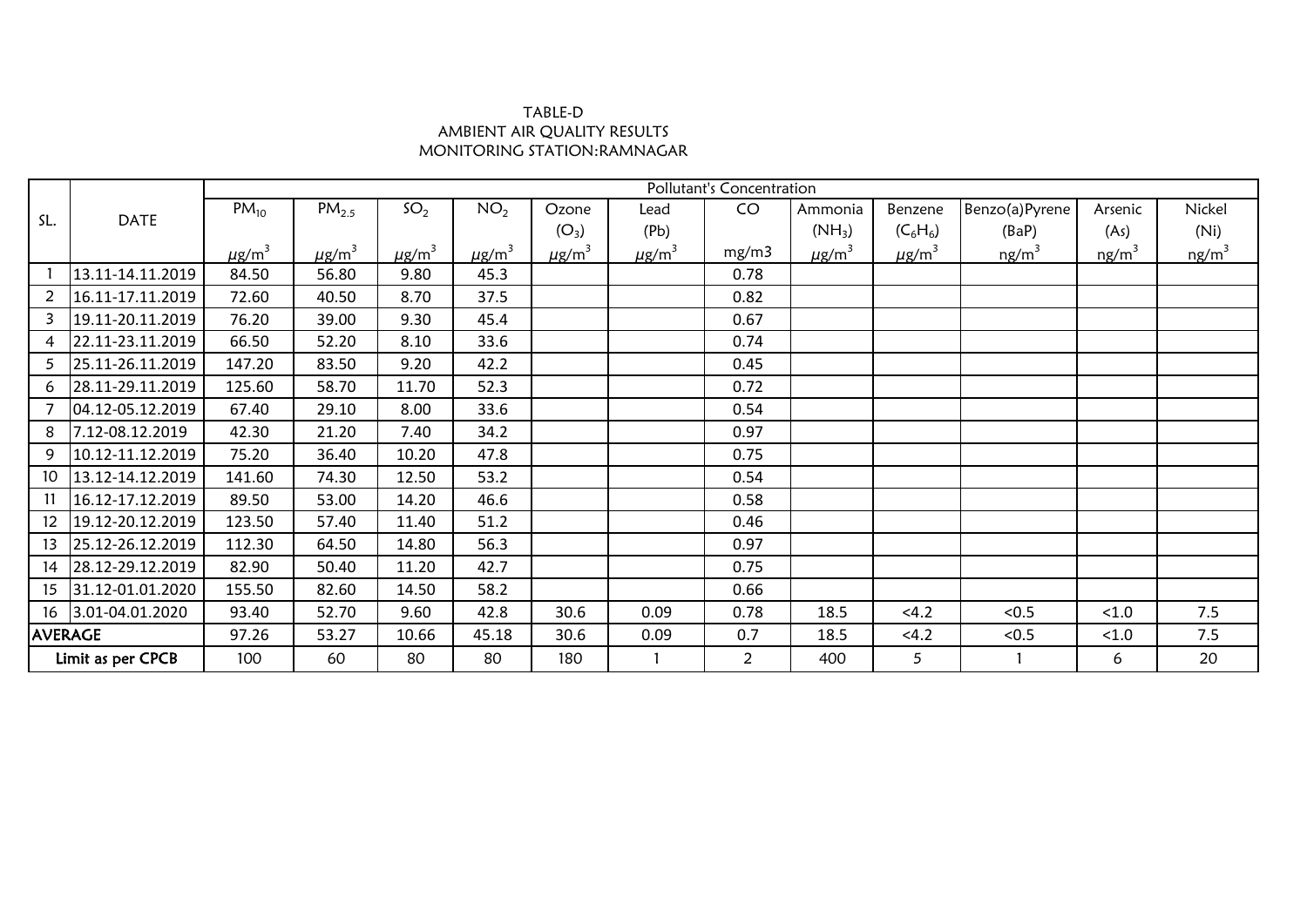## TABLE-E AMBIENT AIR QUALITY RESULTS MONITORING STATION:- GIRISH MORE

|                   | <b>DATE</b>         |                        | Pollutant's Concentration |                        |                        |                        |                        |       |                |                        |                   |          |                   |  |  |
|-------------------|---------------------|------------------------|---------------------------|------------------------|------------------------|------------------------|------------------------|-------|----------------|------------------------|-------------------|----------|-------------------|--|--|
| SL.               |                     | $PM_{10}$              | PM <sub>2.5</sub>         | SO <sub>2</sub>        | NO <sub>2</sub>        | Ozone                  | Lead                   | CO    | Ammonia        | Benzene                | Benzo(a)Pyrene    | Arsenic  | Nickel            |  |  |
|                   |                     |                        |                           |                        |                        | $(O_3)$                | (Pb)                   |       | $(NH_3)$       | $(C_6H_6)$             | (BaP)             | (As)     | (Ni)              |  |  |
|                   |                     | $\mu$ g/m <sup>3</sup> | $\mu$ g/m <sup>3</sup>    | $\mu$ g/m <sup>3</sup> | $\mu$ g/m <sup>3</sup> | $\mu$ g/m <sup>3</sup> | $\mu$ g/m <sup>3</sup> | mg/m3 | $\mu$ g/m $^3$ | $\mu$ g/m <sup>3</sup> | ng/m <sup>3</sup> | $ng/m^3$ | ng/m <sup>3</sup> |  |  |
|                   | 12.11-13.11.2019    | 94.9                   | 54.2                      | 11.8                   | 51.2                   |                        |                        | 0.92  |                |                        |                   |          |                   |  |  |
| $\overline{2}$    | 15.11-16.11.2019    | 88.1                   | 47.4                      | 9.7                    | 16.3                   |                        |                        | 0.87  |                |                        |                   |          |                   |  |  |
| $\mathbf{3}$      | 18.11-19.11.2019    | 143.4                  | 65.2                      | 10.2                   | 44.5                   |                        |                        | 0.76  |                |                        |                   |          |                   |  |  |
| $\overline{4}$    | 21.11-22.11.2019    | 89.2                   | 50.3                      | 8.3                    | 32.4                   |                        |                        | 0.54  |                |                        |                   |          |                   |  |  |
| 5                 | 27.11-28.11.2019    | 71.5                   | 53.6                      | 12.4                   | 53.2                   |                        |                        | 0.49  |                |                        |                   |          |                   |  |  |
| 6                 | 30.11-01.12.2019    | 108.8                  | 62.2                      | 16.3                   | 65.2                   |                        |                        | 0.63  |                |                        |                   |          |                   |  |  |
| $7^{\circ}$       | 3.12-4.12.2019      | 78.8                   | 44.7                      | 9.30                   | 31.6                   |                        |                        | 0.46  |                |                        |                   |          |                   |  |  |
| 8                 | 6.12-7.12.2019      | 51.3                   | 30.2                      | 9.1                    | 36.2                   |                        |                        | 0.87  |                |                        |                   |          |                   |  |  |
| 9                 | 9.12-10.12.2019     | 79.6                   | 45.2                      | 9.2                    | 43.6                   |                        |                        | 0.96  |                |                        |                   |          |                   |  |  |
| 10                | 12.12-13.12.2019    | 98.5                   | 57.6                      | 11.7                   | 54.8                   |                        |                        | 1.13  |                |                        |                   |          |                   |  |  |
| 11                | 18.12-19.12.2019    | 164.4                  | 75.6                      | 14.5                   | 30.8                   |                        |                        | 0.98  |                |                        |                   |          |                   |  |  |
| 12 <sup>°</sup>   | 21.12-22.12.2019    | 90.2                   | 52.3                      | 10.4                   | 40.4                   |                        |                        | 1.03  |                |                        |                   |          |                   |  |  |
| 13                | 24.12-25.12.2019    | 76.8                   | 46.6                      | 12.4                   | 57.3                   |                        |                        | 1.12  |                |                        |                   |          |                   |  |  |
| 14                | 27.12-28.12.2019    | 124.5                  | 62.2                      | 16.2                   | 65.8                   |                        |                        | 1.04  |                |                        |                   |          |                   |  |  |
| 15                | 30.12-31.12.2019    | 72.3                   | 34.5                      | 15.3                   | 57.2                   |                        |                        | 0.87  |                |                        |                   |          |                   |  |  |
|                   | 16 02.01-03.01.2020 | 97.5                   | 55.2                      | 8.3                    | 39.5                   |                        |                        | 0.67  |                |                        |                   |          |                   |  |  |
| <b>AVERAGE</b>    |                     | 95.61                  | 52.31                     | 11.57                  | 45.00                  | 27.5                   | 0.03                   | 0.83  | 18.7           | <4.2                   | < 0.5             | < 1.0    | 14.15             |  |  |
| Limit as per CPCB |                     | 100                    | 60                        | 80                     | 80                     | 180                    |                        | 2     | 400            | 5                      |                   | 6        | 20                |  |  |